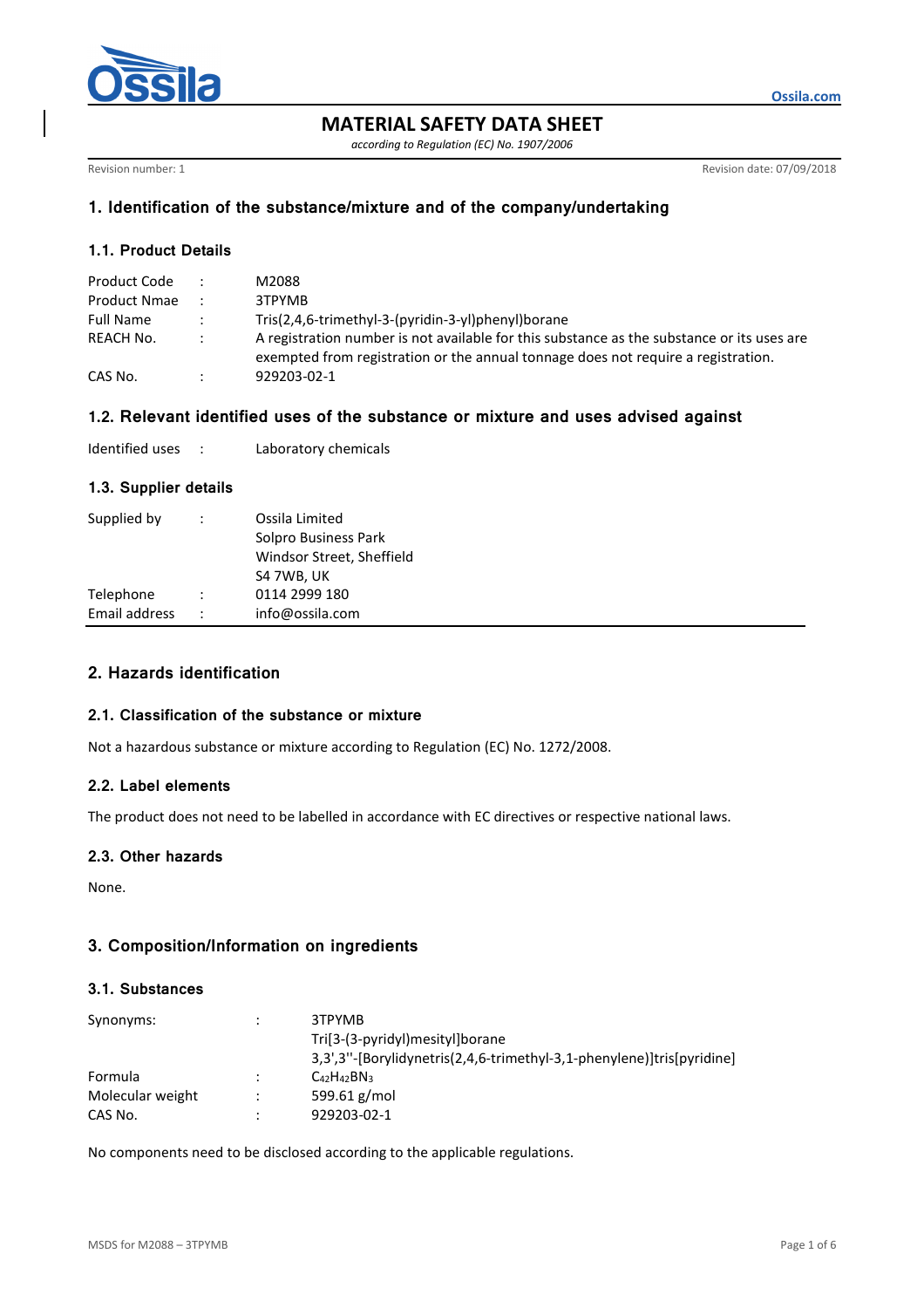# **4. First aid measures**

#### **4.1. Description of first aid measures**

#### **After Inhalation**

Remove person to fresh air. If not breathing, give person artificial respiration.

#### **After skin contact**

Wash with soap and water.

**After eye contact**  Flush with copious amounts of water as a precaution.

**After Ingestion**  Rinse out mouth with water.

#### **4.2. Most important symptoms and effects, both acute and delayed**

The most important known symptoms and effects are described in section 11.

#### **4.3. Indication of any immediate medical attention and special treatment needed**

No data available.

# **5. Fire fighting**

#### **5.1. Extinguishing media**

**Suitable extinguishing media**: Dry chemical, alcohol-resistant foam, carbon dioxide or water spray. Consult with local fire authorities before attempting large scale fire-fighting operations.

### **5.2. Special hazards arising from the substance of mixture**

**Hazardous combustion products:** Carbon oxides, nitrogen oxides, borane/boron oxides.

#### **5.3. Advice for firefighters**

Wear a self-contained breathing apparatus if necessary. During a fire, irritating and highly toxic gases and vapours may be generated by thermal decomposition.

## **6. Accidental release measures**

#### **6.1. Personal precautions, protective equipment and emergency procedures**

Wear personal protective equipment (section 8). Avoid dust formation. Ensure room is well ventilated.

#### **6.2. Environmental precautions**

Do not let product enter drains.

#### **6.3. Containment and cleaning**

Contain and clean up spill if safe to do so using an electrically protected vacuum cleaner or by wet-brushing. Dispose of dry waste in closed container for proper disposal according to local regulations.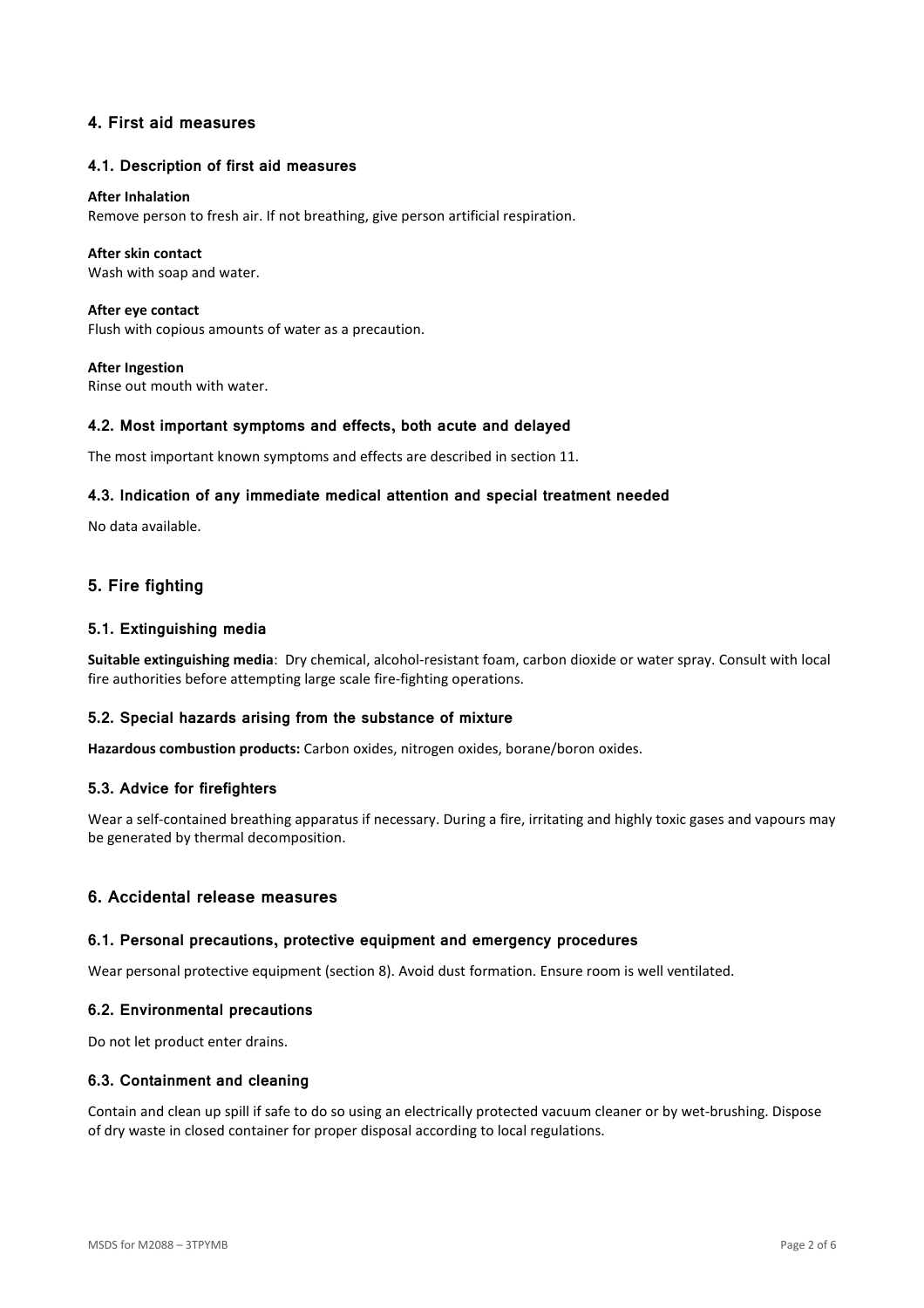# **7. Handling and storage**

# **7.1. Precautions for safe handling**

Avoid formation of dust and aerosols. Provide exhaust ventilation in places where dust is formed.

### **7.2. Conditions for safe storage, including any incompatibilities**

Store in a cool, dry and well-ventilated place inside of a tightly sealed container. Reseal containers that have been opened and keep upright to prevent leakage.

**Quality-related information:** Product is light sensitive. Store in the dark.

### **7.3. Specific end uses**

Use in laboratories.

### **8. Exposure controls / Personal protection**

### **8.1. Control parameters**

#### **Components with workplace control parameters**

Contains no substances with occupational exposure limit values.

#### **Biological occupational exposure limits**

This product does not contain any hazardous materials with biological limits.

### **8.2. Exposure controls**

#### **Engineering measures**

Handle in accordance with good industrial engineering/laboratory practices for hygiene and safety. Ensure eyewash stations and safety showers are close to the laboratory workstation. Ensure good general ventilation is present when handling the product.

### **Personal protective equipment**

**Eyes:** Wear safety glasses with side-shields conforming to appropriate government standards such as NOISH (US) or EN166 (EU).

**Skin**: Handle with appropriate gloves and use proper glove removal technique to avoid skin contact. Dispose of gloves in accordance with applicable laws. Wash and dry hands.

The selected protective gloves must satisfy the specifications of EU Directive 89/686/EEC and the standard EN 374 derived from it.

**Clothing:** Wear complete suit protecting against chemicals; the type of equipment should be appropriate for the concentration and amount of dangerous substance used.

**Respirators:** Where protection from nuisance dusts is needed, use type N95 (US) or type P1 (EN 143) dust masks or those approved under appropriate government standards such as NIOSH (US) or CEN (EU).

### **General hygiene measures**

Wash thoroughly after handling. Wash contaminated clothing before reuse.

# **9. Physical and chemical properties**

### **9.1. Information on basic physical and chemical properties**

Appearance: Solid white powder/crystals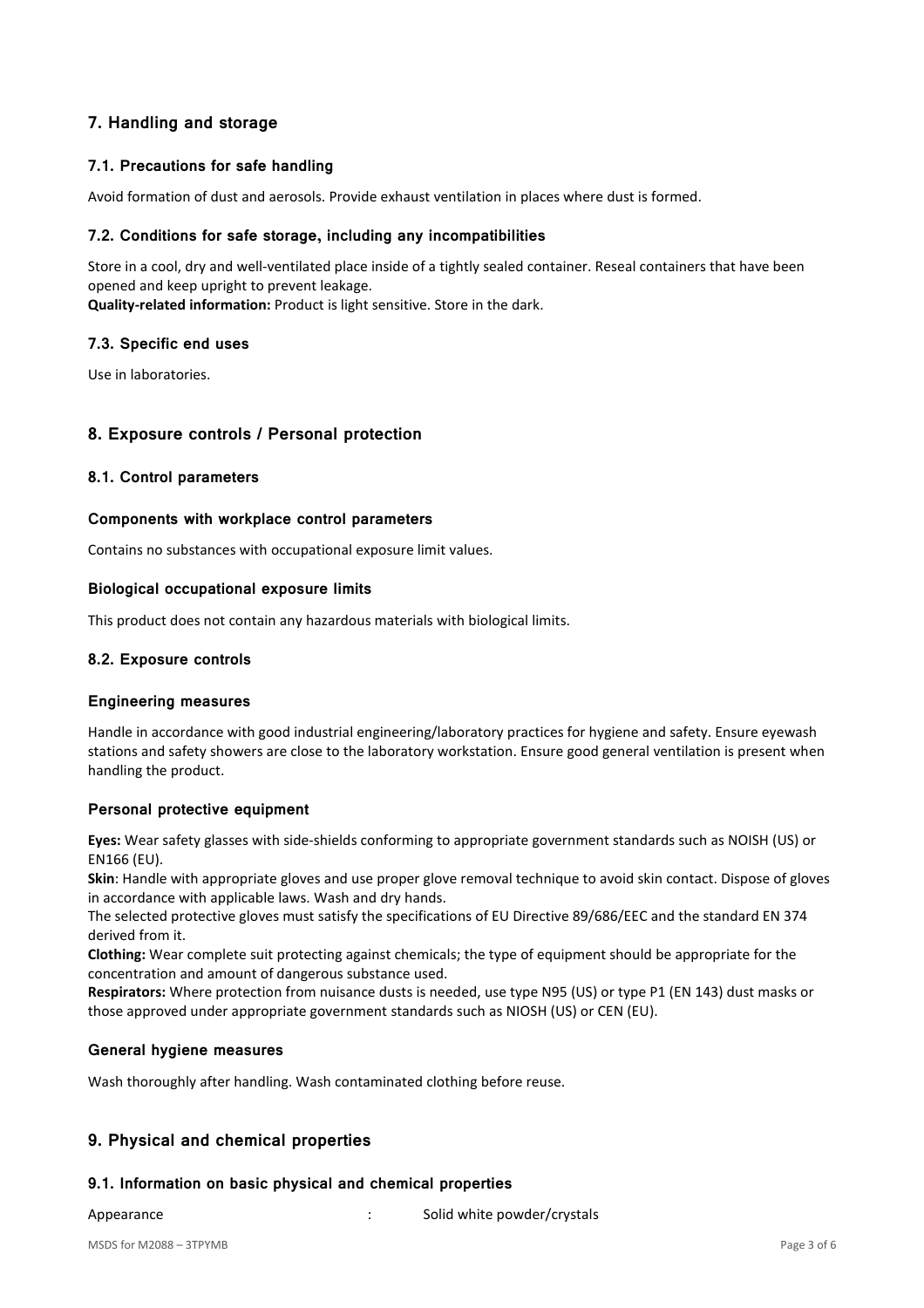| No data available              |
|--------------------------------|
| No data available              |
| No data available              |
| 250 °C (TGA; 0.5% weight loss) |
| No data available              |
| No data available              |
| No data available              |
| No data available              |
| No data available              |
| No data available              |
| No data available              |
| No data available              |
| No data available              |
| No data available              |
| No data available              |
| No data available              |
| No data available              |
| No data available              |
| No data available              |
|                                |

# **9.2. Other safety information**

No data available.

# **10. Stability and reactivity**

#### **10.1 Reactivity**

No data available.

# **10.2. Chemical stability**

Stable under normal temperatures and pressures under recommended storage conditions.

#### **10.3. Possibility of hazardous reactions**

No data available.

# **10.4. Conditions to avoid**

No data available.

#### **10.5. Incompatible materials**

Strong oxidising agents.

#### **10.6. Hazardous decomposition products**

No known hazardous decomposition products.

# **11. Toxicological information**

#### **11.1. Information on toxicological effects**

**Acute toxicity**  No data available. **Skin corrosion/irritation**  No data available.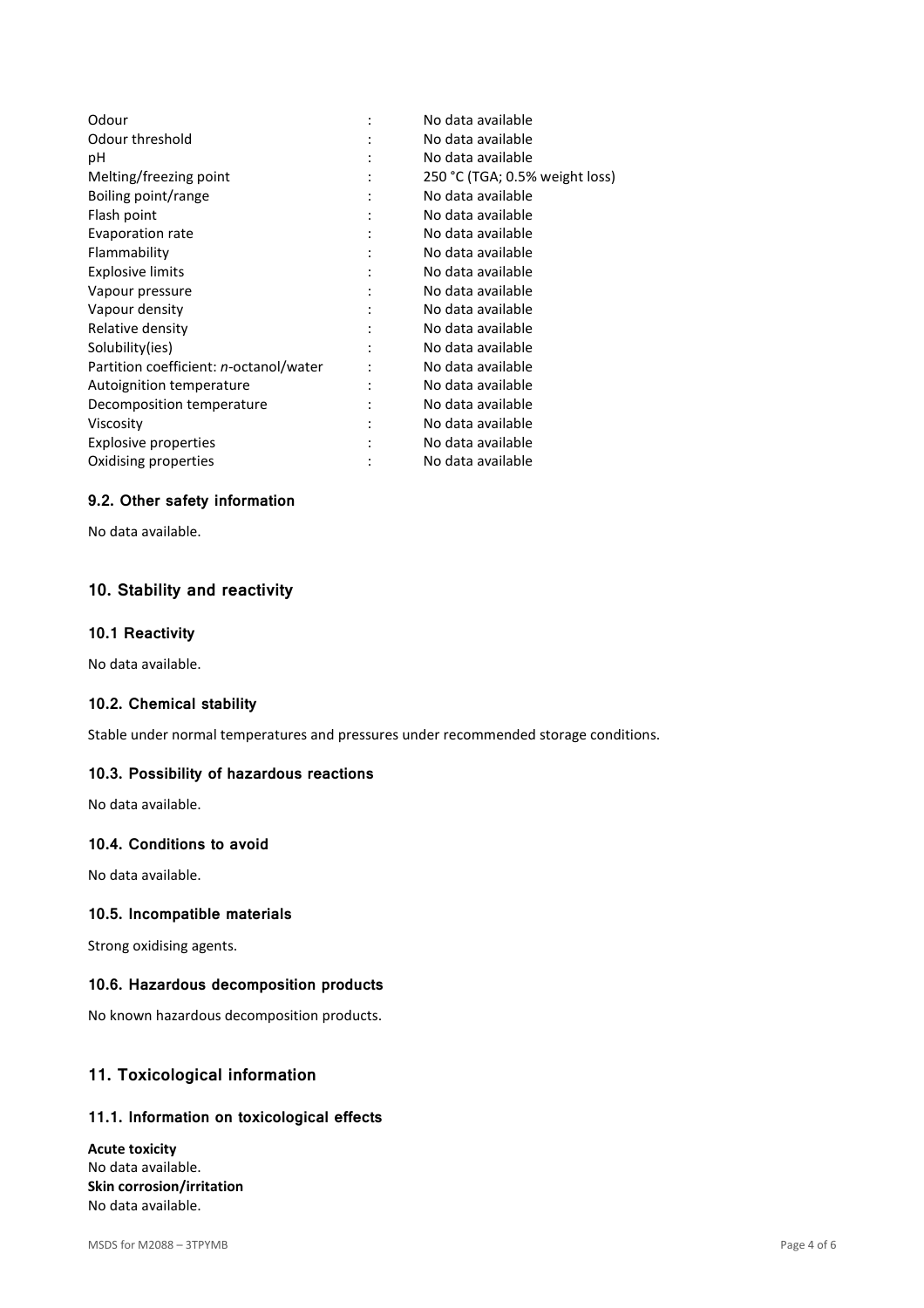**Serious eye damage/eye irritation**  No data available. **Respiratory or skin sensitization**  No data available. **Germ cell mutagenicity**  No data available. **Carcinogenicity**  No data available. **Reproductive toxicity**  No data available. **Specific target organ toxicity - single exposure**  No data available. **Specific target organ toxicity - repeated exposure**  No data available. **Aspiration hazard**  No data available. **Routes of exposure**  Eye contact, ingestion, inhalation, skin contact. **Signs and Symptoms of Exposure**  No data available.

To the best of our knowledge, the chemical, physical, and toxicological properties have not been thoroughly investigated.

# **12. Ecological information**

### **12.1. Toxicity**

No data available.

### **12.2. Persistence and degradability**

No data available.

### **12.3. Bioaccumulative potential**

No data available.

### **12.4. Mobility in soil**

No data available.

### **12.5. Results of PBT and vPvB assessment**

PBT/vPvB assessment not available as chemical safety assessment not required/not conducted.

### **12.6. Other adverse effects**

No data available.

# **13. Disposal**

# **13.1. Waste treatment methods**

#### **Product**

Burn in a chemical incinerator equipped with an afterburner and scrubber. Observe all federal, state and local environmental regulations and directives on waste and hazardous waste. Offer surplus material to a licensed professional waste disposal professional.